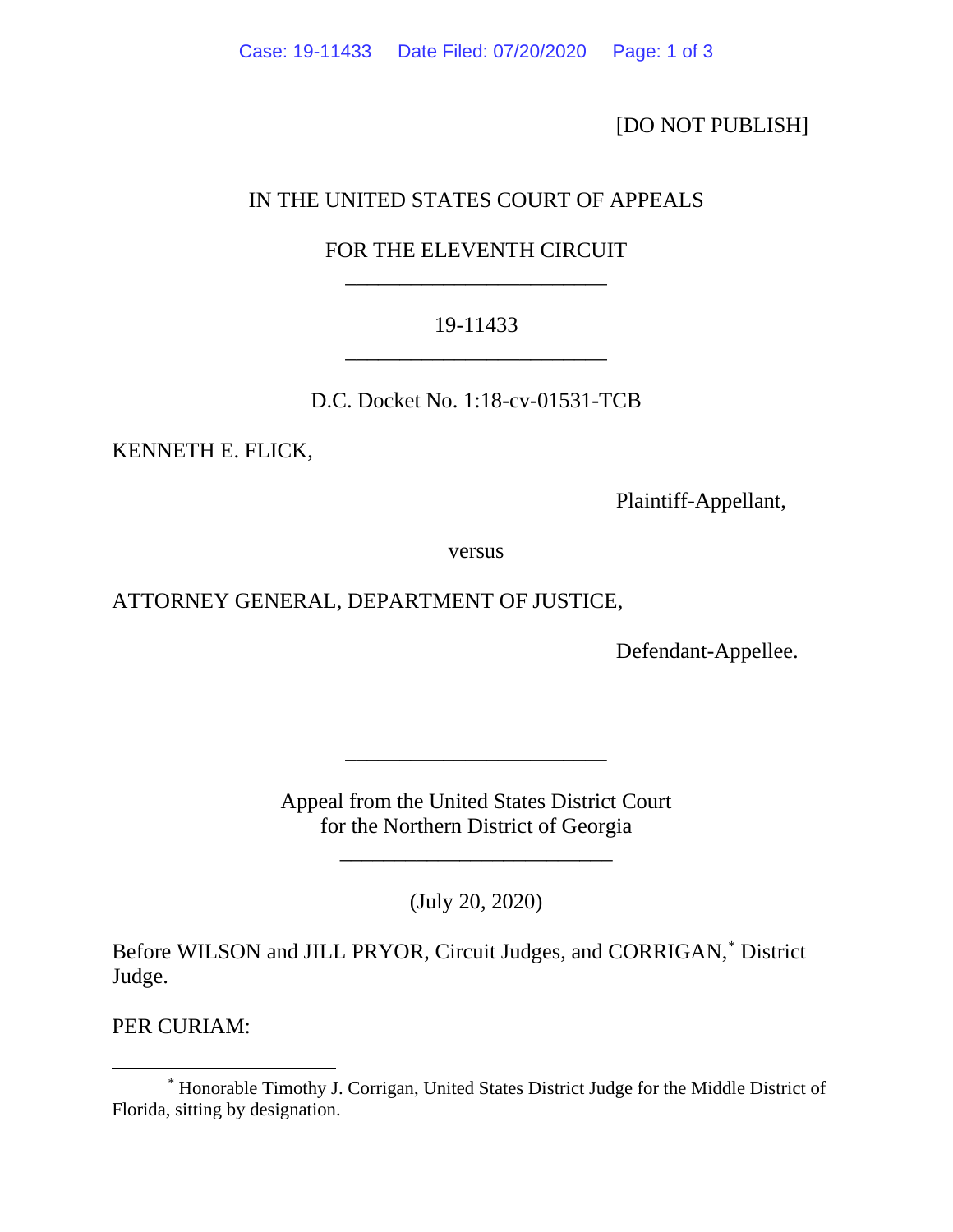Kenneth Flick appeals the district court's grant of the government's motion to dismiss his complaint alleging that 18 U.S.C. §  $922(g)(1)$ —which prohibits felons from possessing firearms—violates the Second Amendment as applied to him. [1](#page-1-0)

In 1987, Flick pled guilty to (1) copyright infringement, in violation of 17 U.S.C. § 506(a) (1982) and 18 U.S.C. § 2319(b)(1)(A) (1982), and (2) smuggling goods into the United States, in violation of 18 U.S.C. § 545 (1954). At the time, both crimes were felonies punishable by imprisonment of up to five years. 18 U.S.C. §§ 2319(b)(1)(A) (1982), 545 (1954) (amended in 2005 to make smuggling punishable by imprisonment of up to 20 years). Flick was sentenced to four months in a halfway house on the smuggling charge and five years' probation on the copyright charge and was ordered to pay \$184,549 in restitution to the Recording Industry Association of America. Flick's sentence was later reduced to two years' probation and \$60,000 in restitution. Flick contends he has led an exemplary life following his guilty plea, and he now seeks to purchase a firearm.

<span id="page-1-0"></span> $<sup>1</sup>$  As an initial matter, we determine that Flick has standing to challenge the</sup> constitutionality of § 922(g)(1) even though he has not yet been prosecuted under that statute. Flick has an injury in fact because he is prohibited from possessing a firearm without being subject to prosecution by § 922(g)(1). *See Lujan v. Defs. of Wildlife*, 504 U.S. 555, 560 (1992). Moreover, that injury is caused by §  $922(g)(1)$  because Flick's home state of Georgia restored his civil and political rights, including the right to bear arms, and the injury would be redressed by a holding that § 922(g)(1) is unconstitutional as applied to Flick. *See id.*